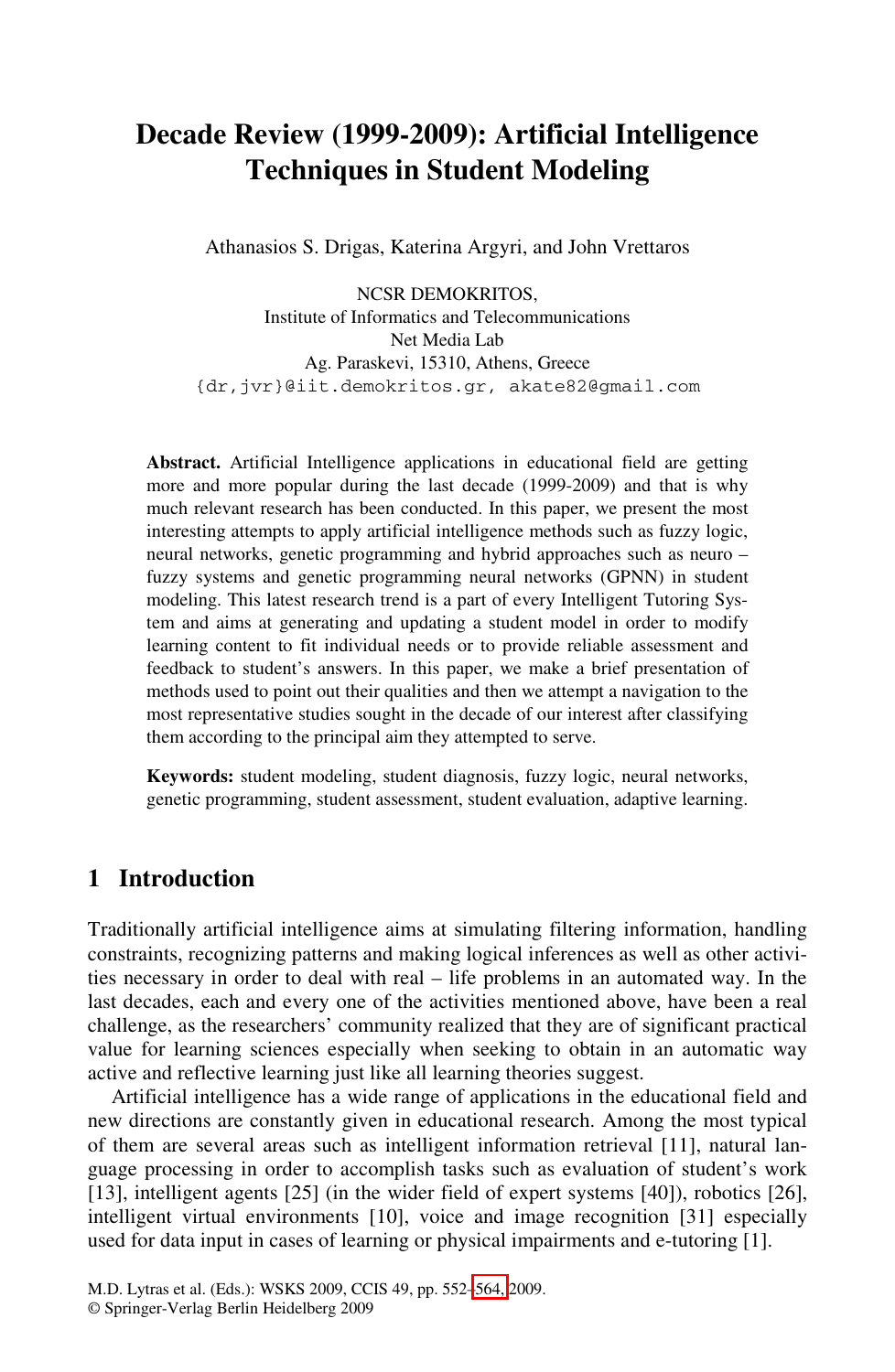In this paper, we will focus on the techniques incorporated during last decade (1999-2009) and on student modeling as it seems to be one of the latest research trends and in the same time one of the most significant and challenging tasks for an instructor, let alone for an intelligent tutoring system.

According to Stathakopoulou et al. (2005), student modeling is consisted of two components: the student model and the diagnostic module [2]. The student model is one of the components of an Intelligent Tutoring System which provides a description of student related information such as his knowledge level, skills or even preferences while diagnosis is the inference process which in the end updates the student model.

Eklund and Brusilovsky (1998) suggest that the student model keeps track of students' state of mind on the basis of their responses [27]. Consequently, reliable student modeling comes up via careful student assessment, the process that allows the expert to diagnose the learner's mental state and knowledge status in order to check on the efficiency of teaching and to detect possible learning deficiencies.

The idea of the creation of a student model via an automated way is a realistic and hopeful one since according to Frias – Martinez et al. [21], a user (in the more generalized user modelling problem) leaves trail while using a hypermedia system and these data can be stored and used in order to generate further information, patterns and predictions.

The popularity of this task is more than justified if one takes into consideration the fact that "student model enables these systems (adaptive and intelligent web-based Educational Systems) provide individualized course content and study support to help students with different background and knowledge status to achieve their learning objectives" [15]. After all, high adaptability in teaching, a goal strongly connected with student diagnosis, has proved to be a fruitful way to maximize learning results [22]. Indeed, studies sought have shown that students process knowledge and learn in different ways and that is why researchers strongly believe that students learn in an efficient way when teaching is tailored according to their personal learning style and other individual characteristics [40].

In this context many artificial intelligence techniques keep on triggering researchers' attention and their incorporation in more and more aspects of the educational field is being adopted.

To name just a few, neural networks, Bayesian networks, Markov models, control theory, fuzzy logic as well as search methods such as genetic and evolutionary algorithms are used to serve this purpose, alone, in all possible combinations among them, or in combination with different techniques, such as other machine learning algorithms for more efficiency.

### **2 Artificial Intelligence in Student Modeling**

As it was mentioned above, student modeling has been a real challenge for researchers in the educational field especially over the last decade. But in order for that to be achieved, the knowledge as well as the experience of the educational expert has to be represented in a precise way and most important, the inference process used by the expert must be modelled and simulated [4].

The most useful tools for approaching those goals and finally obtaining reliable student diagnosis will be described in a few words and the qualities of each technique will be pointed out.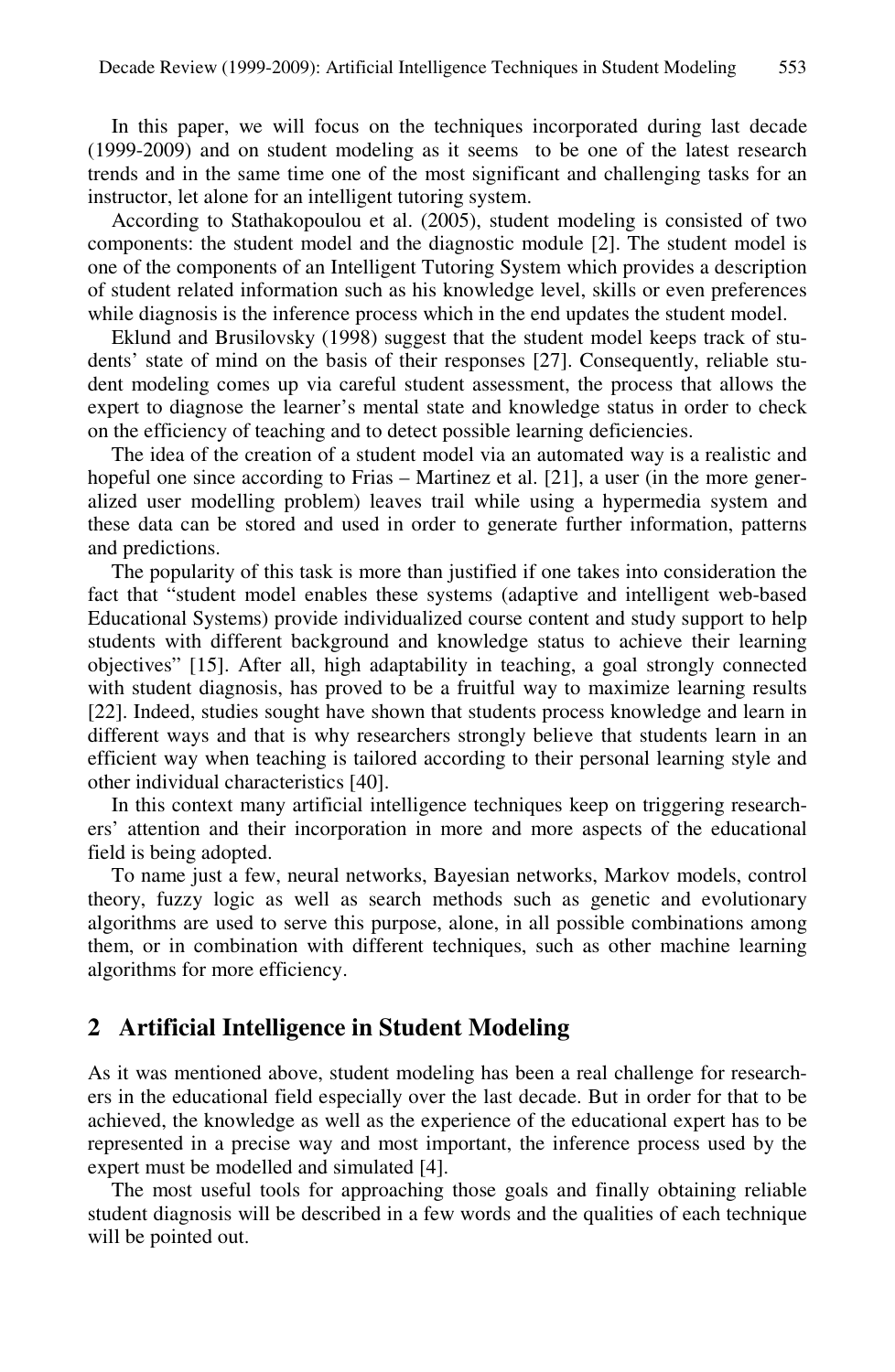#### **2.1 Artificial Intelligence Methods Used**

Artificial Neural Networks (ANN) are computational models, inspired by the way biological neurons process information. These decision – making tools are weighted interconnected networks of artificial neurons and have the ability of "learning" through experience via algorithms. Currently, neural networks become more and more popular in various scientific fields including the educational one. Just a few of their significant abilities are the fact that they recognize patterns, they derive meaning from vague data and not only they learn in an adaptive way, but they also identify matching in similar cases Stath [21]. In education the qualities of the neural networks are used in order to simulate and monitor a learner's cognitive progress [2], [9] and to obtain classification of students sharing common characteristics.

Fuzzy logic is a multi-valued version of Boolean logic based on fuzzy set theory. It was introduced (formally by Zadeh, who axiomatized fuzzy set theory in 1965 [10]) in order to handle uncertainty in everyday problems caused by imprecise and incomplete data, as well as human subjectivity. A *fuzzy set* is defined as an ordered set

$$
(x, u_A(x)), \text{ for all } x \in X \text{ for all } u_A(x) \in [0,1], \text{ equipped with a membership function}
$$
\n
$$
\mu_A(x): X \to [0,1], \text{ where } \mu_A(x) = \begin{cases} 1, & x \text{ absolutely in } A \\ 0, & x \text{ absolutely not in } A \\ (0,1), & x \text{ partially in } A \end{cases}
$$

Value  $u_A(x)$  is called *degree of membership* or *membership value*. Consequently, one could say that Boolean logic is nothing but a generalization of fuzzy logic since both versions coincide when membership function is allowed to have only two possible values (0/1). Fuzzy logic is gaining more and more popularity (even in business world since already by middle nineties more than 6.1 billion dollars were gained in a year just in Japanese fuzzy logic industry) and according to Stathakopoulou et al. (2005) the application of fuzzy logic principles in student modeling is more than attractive since it overcomes computational complexity issues and thanks to its human-like nature is user and designer friendly [2]. In education, researchers try to take advantage of the way that fuzzy logic model human decision – making aiming to achieve diagnosis of a student's knowledge level [10], [11]. Hawkes et al. were among the first to adopt fuzzy student modeling [32].

Genetic programming is a search algorithm used to identify the most efficient candidates for a specific task via the creation of a computer program. It is based on biological evolution principles, namely the Darwinian survival of the fittest. The steps that a genetic algorithm follows are presented below:

- assess the initial population according to specified criteria,
- if a possible solution satisfies the criteria, stop, else,
- select the most satisfying candidate and reproduce (via crossover and mutation),
- return to the first step

In education, genetic algorithms are a valuable tool since they can be used to derive a reliable expert knowledge representation.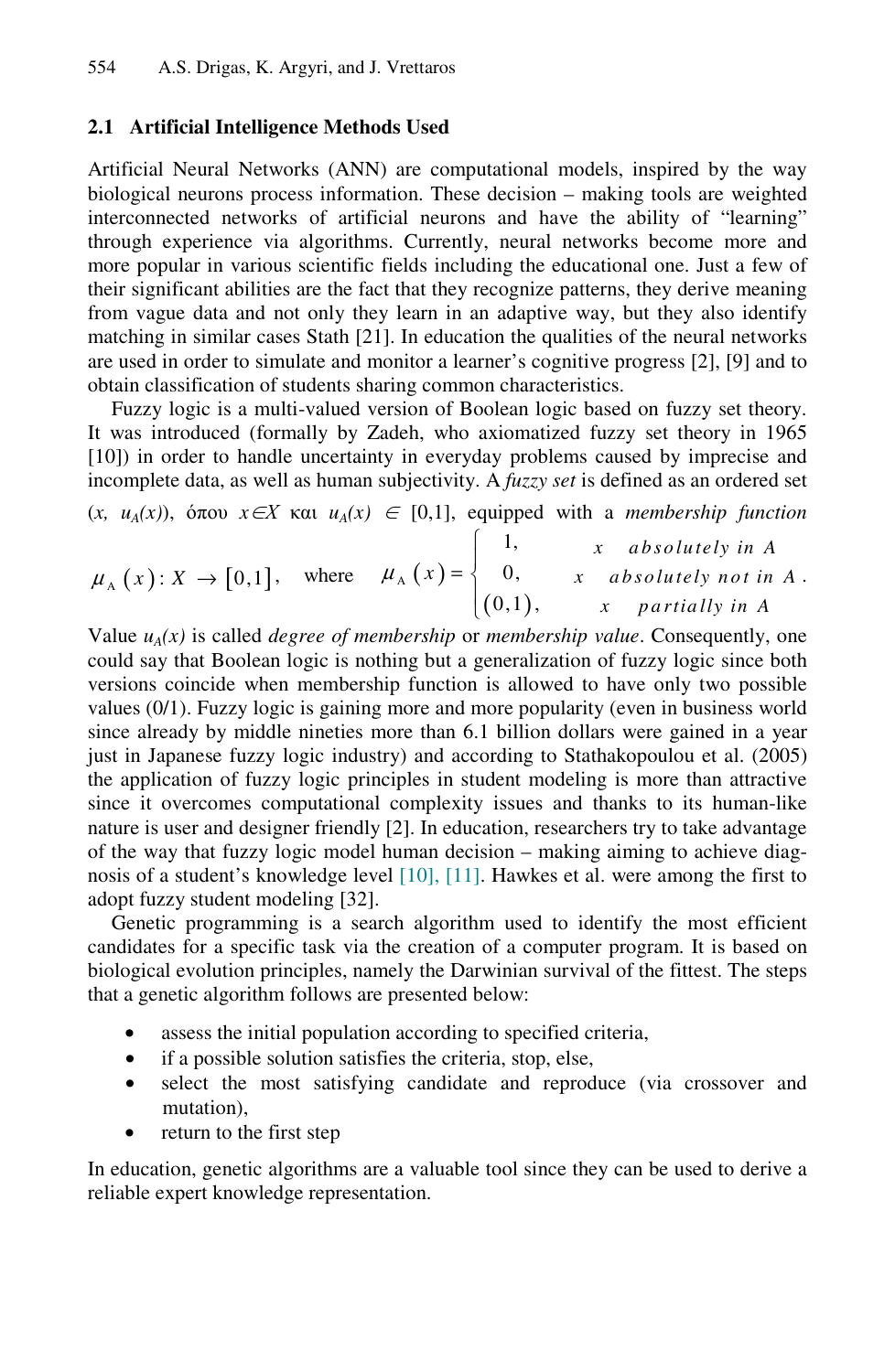Last but not least, many hybrid approaches are among the most popular choices of educational researchers since through research conducted so far, they have proved to deal better with complexity and vagueness issues. Among the most popular synergies are neuro – fuzzy systems and GPNN methodology. In the first case many problems coming up during separate use of the two technologies are being overcome since their combination offers a fuzzy inference system which uses a neural network learning process [24]. The latter approach, takes advantage of the fact that genetic algorithms can provide optimal network architectures [33]. In other words, genetic programming is applied on an initial population of neural networks in order to obtain an ideal one via reproduction, crossover and mutation.

#### **2.2 Literature Sources and Filtering Formulas**

During the last decades and especially in the last one, research of artificial intelligence in education has expanded in so many levels that it would be impossible for someone to study in detail all kinds of research achievements. Consequently, we chose to analyze a subset of all the papers examined, the one that covers issues useful in obtaining accurate and reliable student modeling. The papers we studied were included in research platforms such as ISI Web of Knowledge, database bibliography sites such as Digital Bibliography & Library Project (DBLP) and Scopus as well as web search engines such as Google Scholar. The research was conducted combining the following keywords: student model, student modeling, student diagnosis, intelligent learning systems, intelligent tutoring systems, fuzzy logic, neural networks, genetic programming, neuro-fuzzy systems, learning styles, adaptive learning and assessment. So, after completing a detailed literature review and a filtering with respect to the publication year, the artificial intelligence methods used and the main relevant conferences and journals, we came up with the final selection of papers. In the end, we came to the conclusion that the most meaningful way to organize the research in the particular field is to categorize the studies conducted according to the purpose they attempted to serve. Equations should be punctuated in the same way as ordinary text but with a small space before the end punctuation mark.

## **3 State of the Art**

First of all we need to observe that one common goal that the majority of papers under study shared was classification of the students, namely the attempt for every student to be mapped in one of several predefined groups. The classification purpose though was different from study to study. There were researchers that chose to achieve this categorization giving emphasis to the individual characteristics (such as learning style) of a student and so the enhancement of individualized learning was the actual goal. There where also researchers that gave emphasis to coming up with a reliable assessment method of students cognitive state some of them seeking to the traditional students' assessment and ordering and others to predict students' future performance or even to fix in time serious learning deficiencies.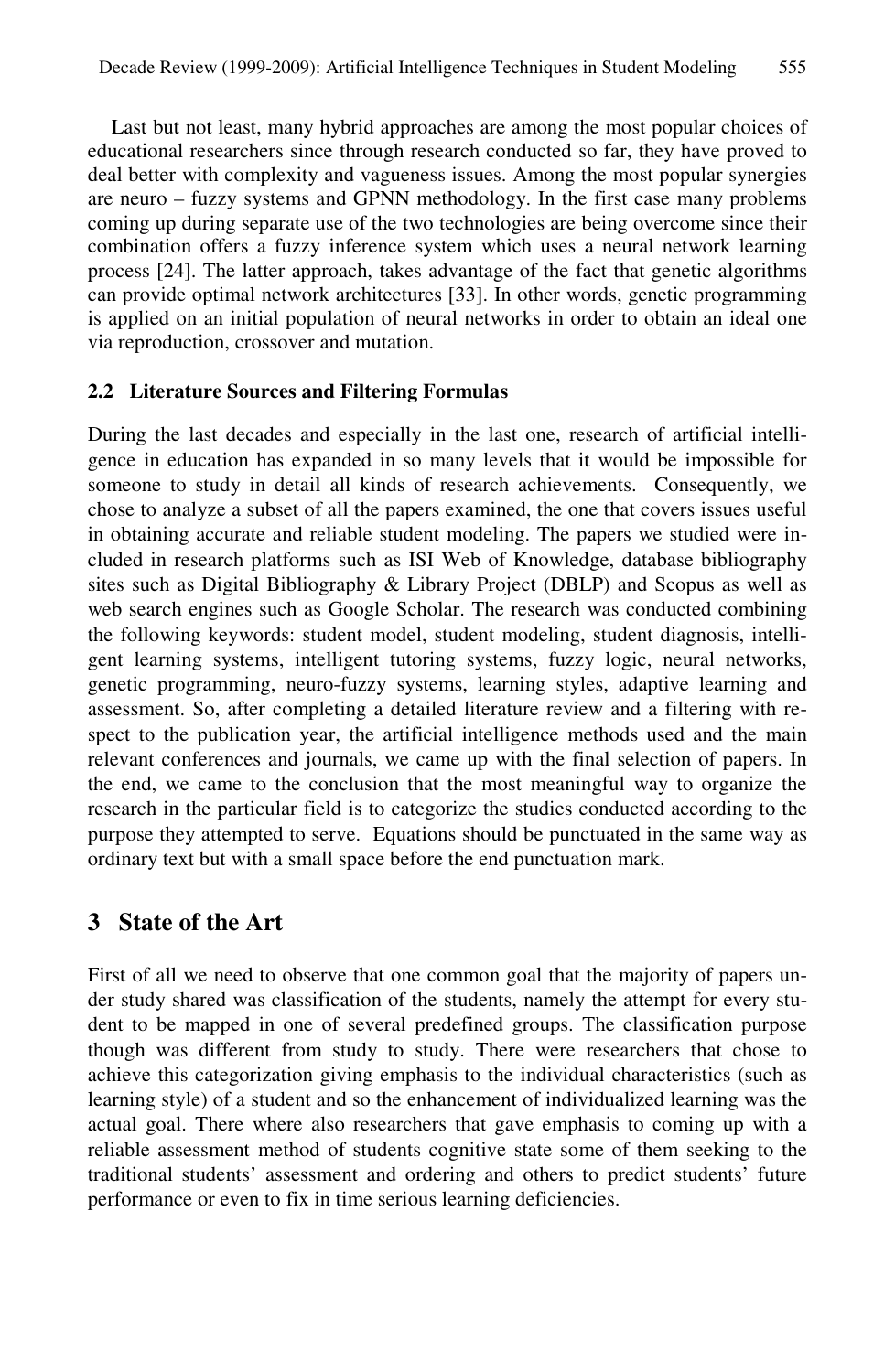#### **3.1 Studies Classifying Students According to Their Knowledge Level / Modeling Their Future Performance**

Ma and Zhou (2000) implemented a fuzzy set approach in order to assess the outcomes of learning process. In this paper fuzzy set principles were applied to the determination of the assessment criteria and the corresponding weights and finally students' performance was evaluated on a fuzzy grading scale according to the selected criteria. The application of this method as well as the use of a group decision support system (GDSS [34]) was attempted in the Department of Information Systems at the City University of Hong Kong [35], [36]. With the help of a control group, experimental results have proved that this method empowers a deeper approach of learning [28].

Olds et al. (2000) have implemented a software package called Cogito aiming at accurate and inexpensive measurement of the students' ability to think critically acquired so far. Cogito makes use of a neural network in order to obtain pattern recognition in learners' data and finally matching with models of intellectual development that have come up via traditional interviews. Cogito keeps being developed, retraining the neural network with new data extracted from interviews on 60 additional subjects, updating its interface and forming extra partnerships with several institutions [8].

Weon & Kim (2001) introduced a learning evaluation system aiming at providing more flexible results comparing to numerical results which come up applying traditional assessment methods. This approach makes use of fuzzy linguistic variables representing each question and then evaluates a score taking into account the membership degree of uncertainty factors. This method has been tested on  $4<sup>th</sup>$  grade students of an elementary school with promising results [12].

In 2004, Hammadi and Milne designed a student classification method using neurofuzzy techniques in order to obtain learners' performance prediction before admission to college. The learner's secondary school marks and his college entry test performance are the inputs of the neuro-fuzzy system. The system outputs the student's performance in the first semester of his college studies. This system, NEFCLASS, was proposed for pattern recognition and fuzzy data analysis. The system has been tested using actual student exam results and participants were classified into three categories according to the expected performance with encouraging results in most cases [14].

In the same year Vrettaros et al., developed a diagnostic system of taxonomies based on fuzzy logic which is mostly ideal for  $e$  – learning systems [41], [42]. The procedure described by the authors consists of an initial processing of the filled up questionnaires, students' categorization into level in five separate theme sections and students' categorization according to the given answers into one of the predefined knowledge levels. This system has been tested on 100 high school and senior high school students in mathematics and results were in significant accordance with cognitive science expert's results [9].

Nykanen (2006) introduced a fuzzy system aiming at predicting students' performance and finally preventing students from failing, dealing in time with serious learning deficiencies and giving extra assistance if needed. Experiments have been conducted using two data sets which describe students' performance in a university mathematics course in 2003 and 2004 at the Tampere University of Technology, Finland [20].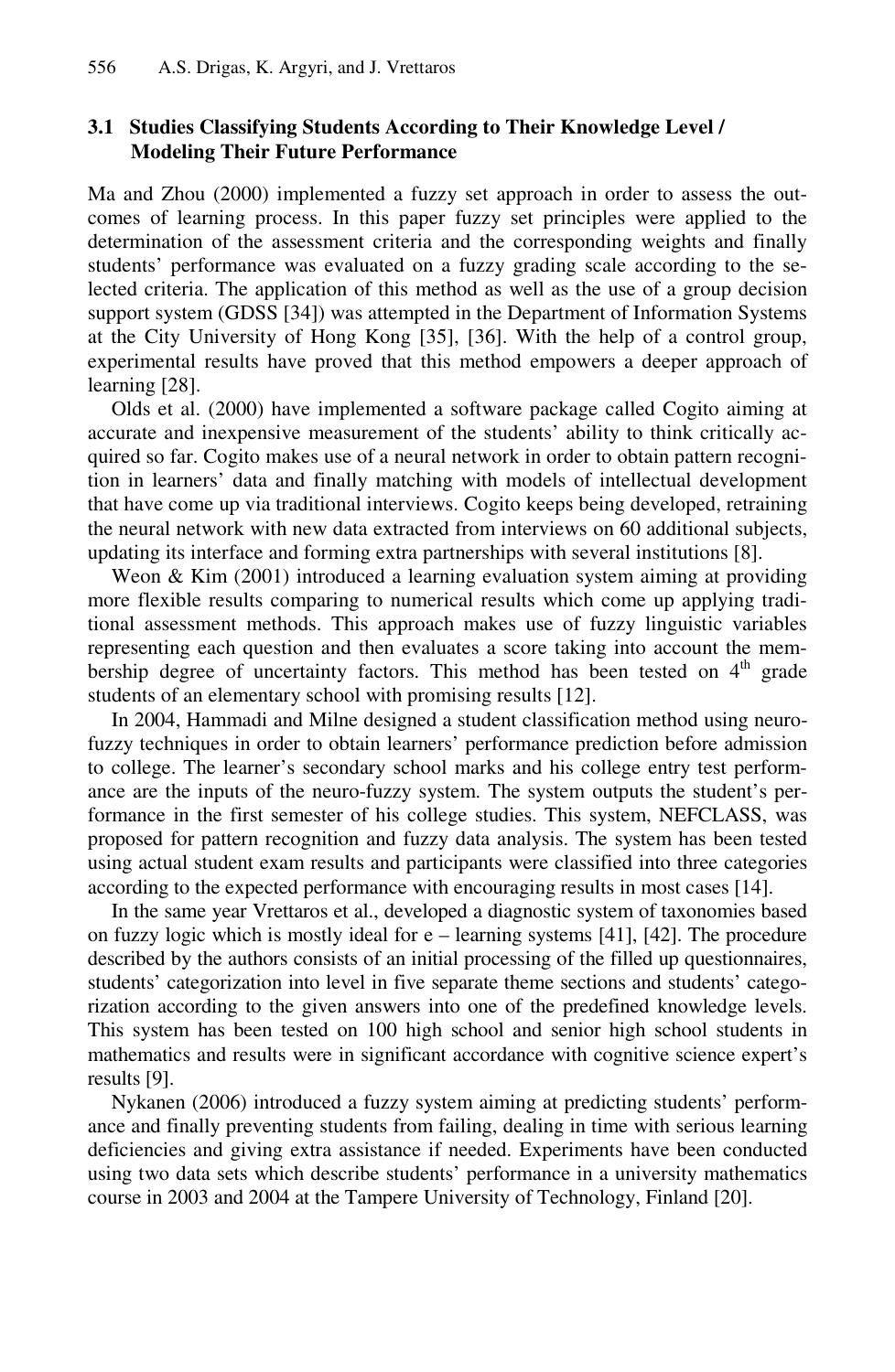

**Fig. 1.** Inputs and output of the system [9]



**Fig. 2.** The steps of the assessment system [1]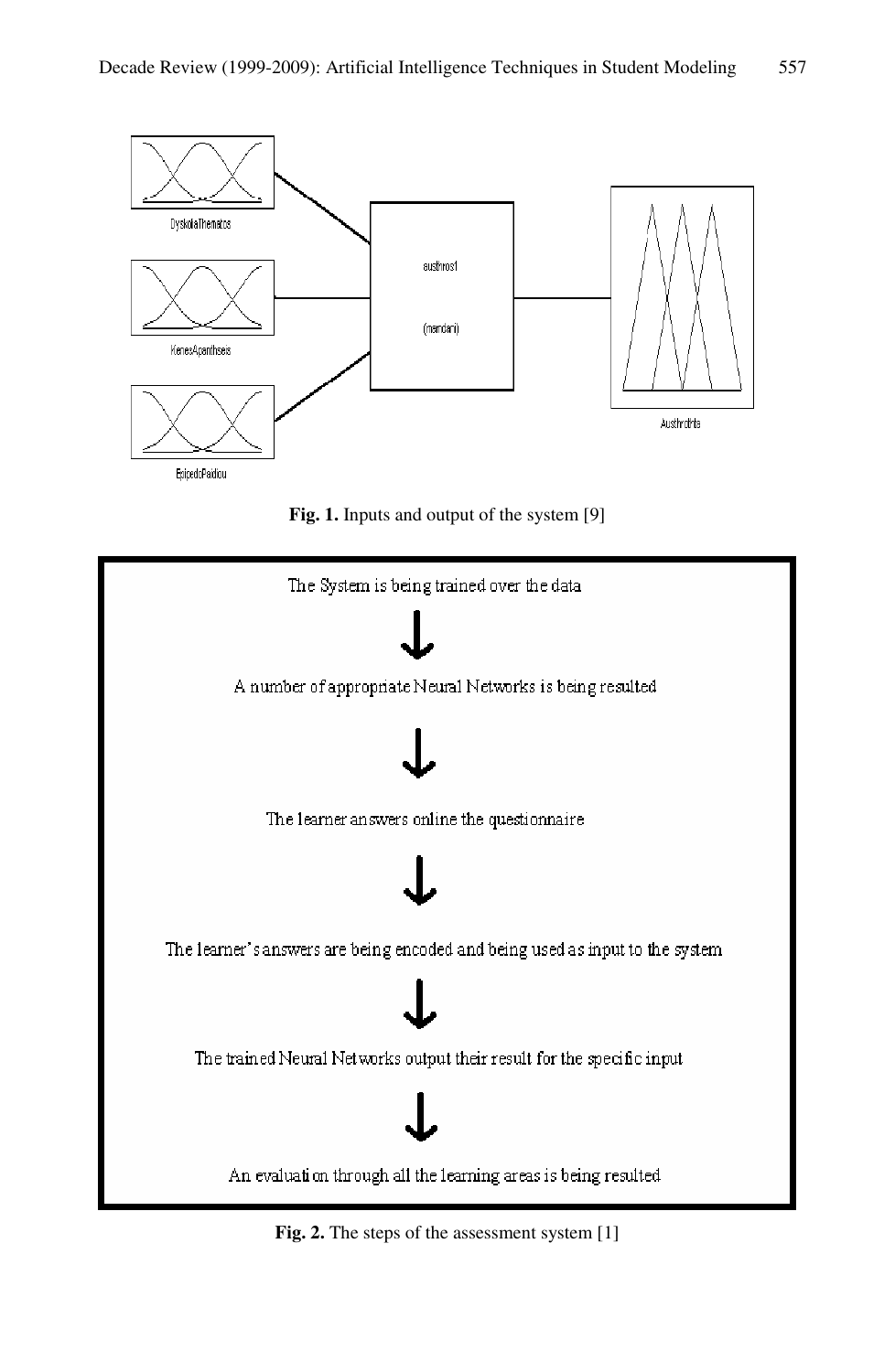Sevarac (2006) used a neuro-fuzzy reasoner (NFR) system ideal for e-learning applications performing student modelling in a flexible way since it can be tailored to the teacher's preferences. As an application, the author presents the use of the system for students' classification reasons according to the test results and the time of test completion. The classification rules were taken from a human expert and the predefined classes were bad, good, very good and excellent. The system went through an initial testing with very satisfying success rate and it was also successfully tested through an actual e- learning application called Multitutor [30].

In 2008, Vrettaros et al. tried to obtain learners' assessment evaluating their answers according to a number of examined criteria. The final aim was to equip the elearning platform with a reliable evaluation tool substituting an e-tutor. This was attempted with the implementation of a Neural Network Genetic Programming method. The GPNN system was trained through students' answers as well as the assessment given by an expert, and to be more specific, through actual data extracted from an educational project called DEDALOS. Genetic programming was incorporated in the neural network approach (as an alternative to a back propagation algorithm) for optimization reasons such as quick convergence to the solution [1].

In the same year, Wang and Chen [6] suggested a new way of evaluating students' answerscripts with the use of fuzzy numbers in combination with degrees of confidence of the evaluator and considering a degree of optimism for each evaluator to achieve flexibility. Nine satisfaction levels represented by triangular fuzzy numbers were used for students' classification. Experimental results indicated that the approach proposed in this paper is an intelligent and stable one comparing to older methods proposed [38], [39].

#### **3.2 Studies Inferring Individual Characteristics and Aiming at Adaptive Learning**

In 1999 Hwang came up with an intelligent computer- assisted testing and diagnostic system which empowered individualized learning as it had the ability of providing dynamic tests according to the learner's characteristics. This system is based on fuzzy reasoning principles and enhances the improvement of students' learning status. This is obtained giving the learner the choice to adjust the parameters according to which the test items differentiate, offering guidance after the learner has done the test as well as offering indications in case of learning deficiencies. The system consists of a student information database, an item bank, a Java – based interface, a testing and diagnostic unit as well as a fuzzy interface. For the evaluation of the instructing system a group of 30 students from a primary school was used with encouraging results [7].

Kinshuk et al. (2001) have used a fuzzy propagation approach which is based in a Neuro – Fuzzy system aiming at maximizing adaptability in business education tutoring. The student's data that come up during interaction are being input to the FBP in order for the network to be trained. The system described by the authors consists of the interactive mode where learning takes place and of the assignment mode where assessment of the student's success in the first mode takes place [3].

Shen et al. (2001) constructed an assessment system, part of a student oriented network system, ideal for web – based distance learning. It makes use of several artificial intelligence technologies such as neural networks, fuzzy set theory, genetic and back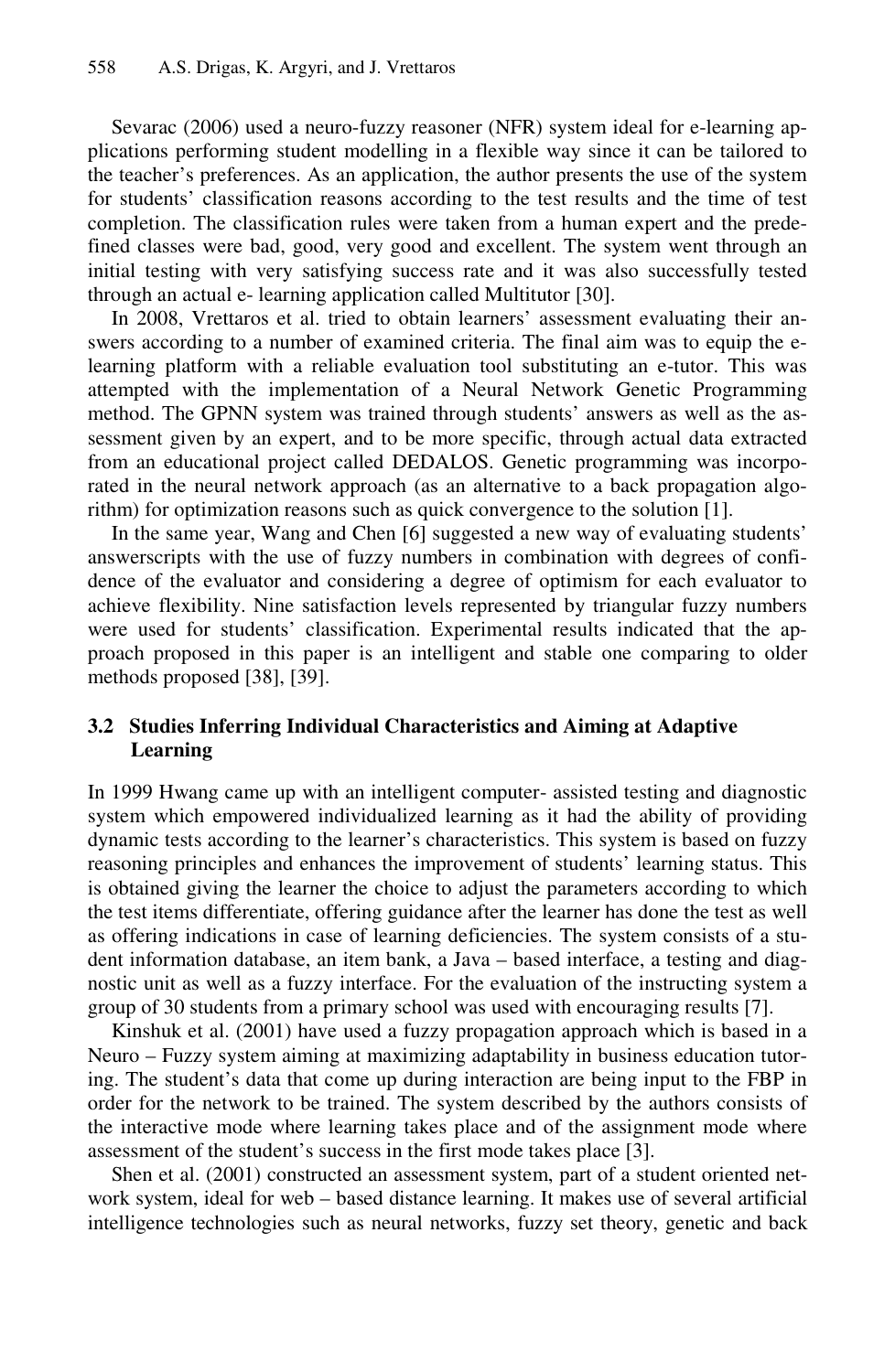propagation algorithms in order to succeed not only in assessing and classifying students but also in constructing types of student profiles so as to empower the adaptability of the learning content to each individual's needs. Via those technologies the results are impressive even in cases where data is extremely vague and subjective [16].

Grigoriadou et al. (2002) have attempted to achieve precise student diagnosis incorporating fuzzy logic and multicriteria decision-making in INSPIRE (Intelligent System for Personalized Instruction in a Remote Environment), a web – based AEHS (Adaptive Educational Hypermedia System – Brusilovsky, [43]). Via this combination, enhancement of adaptability of INSPIRE is being achieved. The authors focus on student's diagnostic module which aims at student's classification according to his knowledge level and learning style. The method described has been tested over 20 postgraduate students of the Department of Informatics and Telecommunications of the University of Athens and proved to offer students' assessment as much reliable as the one performed by a human teacher [4].

In 2003, De Arriaga et al. created an ILS (Intelligent Learning System) based on multi – agent architectures. Via this system, using a fuzzy set for each individual and for each one of the basic learning styles, the determination of the learning style is obtained. Secondly, the student's knowledge level as well as the learning ability is being assessed and finally, the overall student grade comes up. This technique has already been used in TUTOR3 and according to the results, the assessment performed is reliable and the individualization of the learning process is enhanced [5].

Stathakopoulou et al. (2004) attempted to create and update a student model identifying students' individual characteristics. For this purpose, a neural network - based fuzzy model was implemented where the fuzzy component aimed at simulating human decision making and the neural networks were incorporated to provide it learning and generalization abilities. Neural networks were trained through actual students' profiles. The diagnosis that came up with the help of the model was compared to the one based on the judgement of a group of five teachers and the model proved to handle uncertainty in a smooth way even if we are dealing with marginal cases [2].

Mir Sadique & Ghatol (2004), attempted to use the architecture of the Adaptive Neuro Fuzzy Inference System (ANFIS) in the field of Intelligent Tutoring Systems aiming at reliable and precise student modelling. According to the authors' description, learners are tested in concept understanding, memorizing skills and possible misconceptions and results of these tests are given as input in the inference system. Finally, learners' performance is categorized as poor, fair, good or excellent. This method has proved to give results matching to those that come up from human teachers' evaluation [29].

According to De Arriaga et al. (2005), FINANCE, a system for learning Financial Accounting and Business Analysis based on a fuzzy intelligent research system called NEOCAMPUS2, offers a full and reliable student model. According to experimental results with the necessary use of control groups, FINANCE turned out to be a fruitful way of learners' assessment especially comparing to the traditional evaluation methods. Most important of all, this method achieved significant acceleration of the novices' turning into experts (more than 25% time needed for the control groups) [18].

Homsi et al. (2008) introduced an Adaptive and Intelligent Web – Based Educational System (AIWBES) which makes use of an algorithm based on Fuzzy – ART2 neural network and Hidden Markov Model (HMM), which is a stochastic method.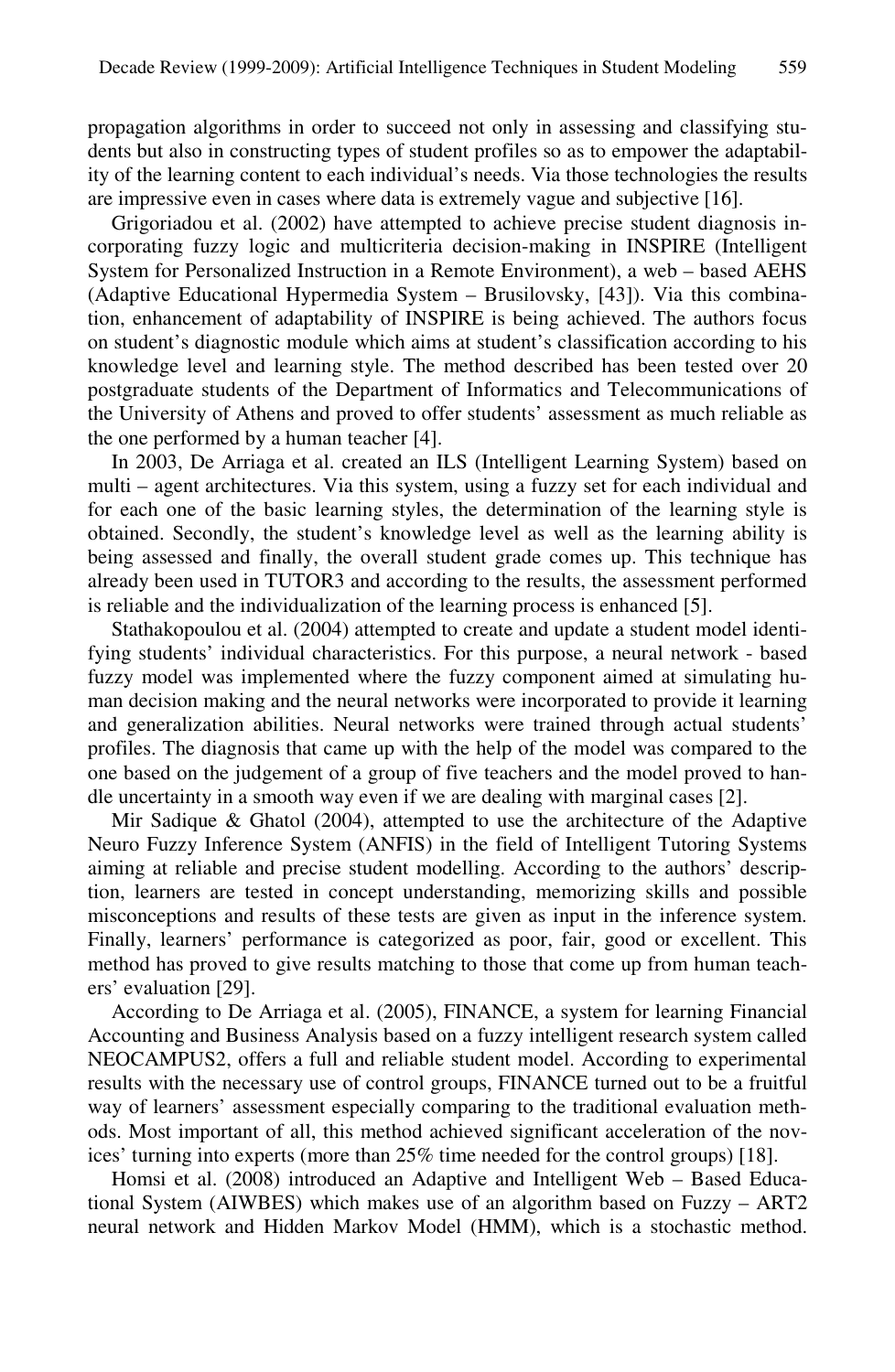| title                                                   | year | individual<br>students'<br>classification<br>characteristics<br>/adaptive<br>based on their |             | prediction of<br>students'<br>performance |
|---------------------------------------------------------|------|---------------------------------------------------------------------------------------------|-------------|-------------------------------------------|
|                                                         |      | learning                                                                                    | performance |                                           |
| Development of an                                       | 1999 | yes                                                                                         |             |                                           |
| intelligent testing and                                 |      |                                                                                             |             |                                           |
| diagnostic system on                                    |      |                                                                                             |             |                                           |
| computer networks                                       |      |                                                                                             |             |                                           |
| Fuzzy set approach to                                   | 2000 |                                                                                             | yes         |                                           |
| the assessment of student-                              |      |                                                                                             |             |                                           |
| centered learning                                       |      |                                                                                             |             |                                           |
| Measuring the                                           | 2000 |                                                                                             | yes         |                                           |
| intellectual development of                             |      |                                                                                             |             |                                           |
| students using intelligent                              |      |                                                                                             |             |                                           |
| assessment software                                     |      |                                                                                             |             |                                           |
| Learning achievement                                    | 2001 | $\overline{a}$                                                                              | yes         |                                           |
| evaluation strategy using                               |      |                                                                                             |             |                                           |
| fuzzy membership function                               |      |                                                                                             |             |                                           |
| The intelligent                                         | 2001 | yes                                                                                         | yes         |                                           |
| assessment system in                                    |      |                                                                                             |             |                                           |
| web_based distance                                      |      |                                                                                             |             |                                           |
| <i>learning education</i>                               |      |                                                                                             |             |                                           |
| Adaptive tutoring in                                    | 2001 | yes                                                                                         |             |                                           |
| business education using                                |      |                                                                                             |             |                                           |
| fuzzy backpropagation                                   |      |                                                                                             |             |                                           |
| approach                                                |      |                                                                                             |             |                                           |
| Fuzzy Inference for                                     | 2002 |                                                                                             | yes         |                                           |
| student diagnosis in                                    |      |                                                                                             |             |                                           |
| <b>Adaptive Educational</b>                             |      |                                                                                             |             |                                           |
| Hypermedia                                              |      |                                                                                             |             |                                           |
| <b>Fuzzy</b> logic applications                         | 2003 | yes                                                                                         | yes         | yes                                       |
| to students' evaluation in                              |      |                                                                                             |             |                                           |
| intelligent learning                                    |      |                                                                                             |             |                                           |
| systems.                                                |      |                                                                                             |             |                                           |
| A neuro-fuzzy                                           | 2004 |                                                                                             |             | yes                                       |
| classification approach to<br>the assessment of student |      |                                                                                             |             |                                           |
|                                                         |      |                                                                                             |             |                                           |
| performance<br>$A$ neuro $-fuzzy$                       | 2004 |                                                                                             |             |                                           |
| classification approach to                              |      |                                                                                             | yes         | yes                                       |
| the assessment of student                               |      |                                                                                             |             |                                           |
| performance.                                            |      |                                                                                             |             |                                           |
| Development of a                                        | 2004 |                                                                                             | yes         |                                           |
| diagnostic system of                                    |      |                                                                                             |             |                                           |
| taxonomies using fuzzy                                  |      |                                                                                             |             |                                           |
| logic - case SOLO (useful                               |      |                                                                                             |             |                                           |
| for e-learning system)                                  |      |                                                                                             |             |                                           |

|  |  | <b>Table 1.</b> Papers' Categorization |
|--|--|----------------------------------------|
|--|--|----------------------------------------|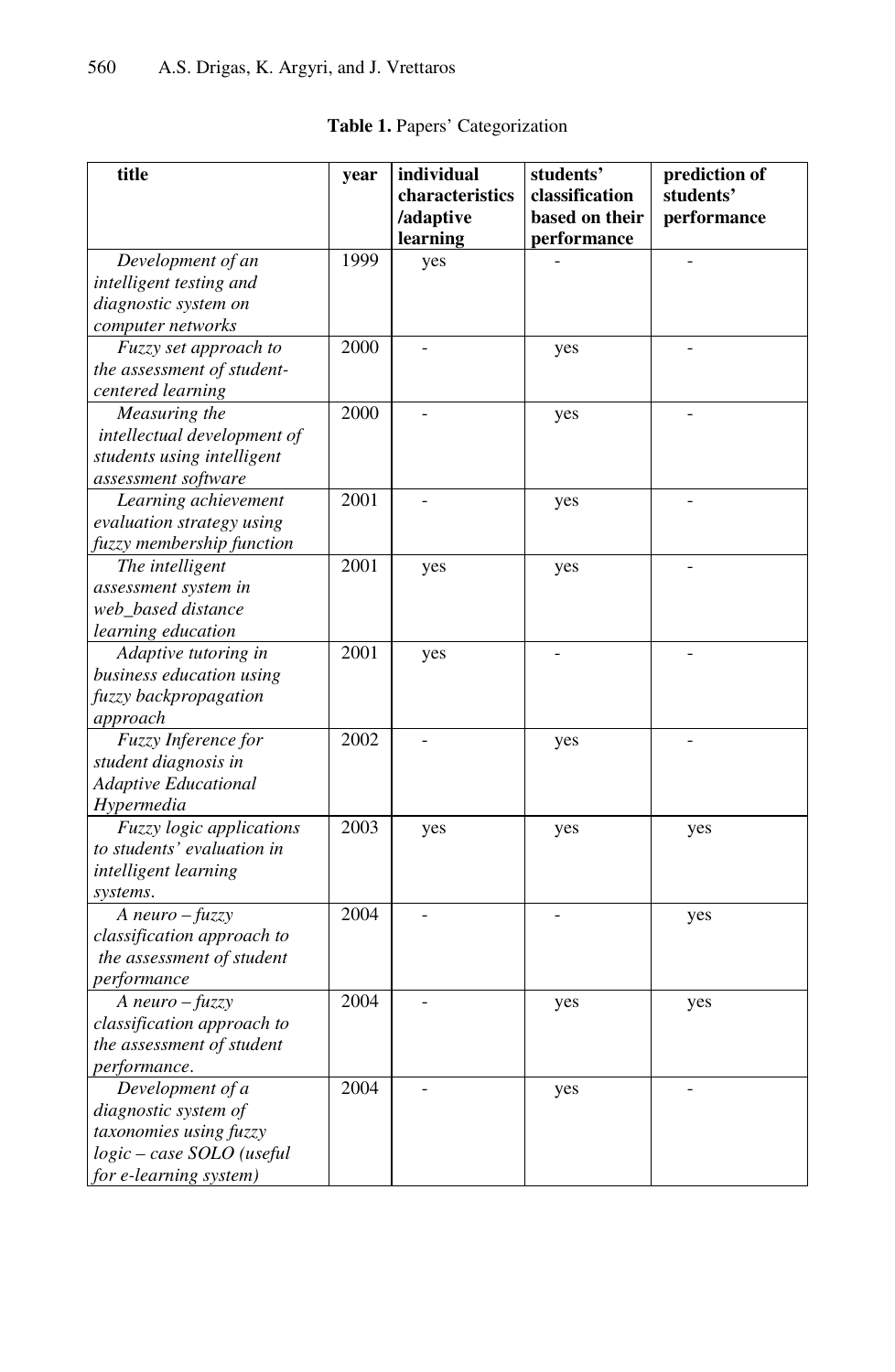| A Neuro Fuzzy                     | 2004 | yes | yes |     |
|-----------------------------------|------|-----|-----|-----|
| <b>Inference System For</b>       |      |     |     |     |
| Student Modeling In Web-          |      |     |     |     |
| <b>Based Intelligent Tutoring</b> |      |     |     |     |
| <b>Systems</b>                    |      |     |     |     |
| $Neuro$ - $Fuzzy$                 | 2005 | yes |     |     |
| knowledge processing in           |      |     |     |     |
| intelligent learning              |      |     |     |     |
| environments for improved         |      |     |     |     |
| student diagnosis                 |      |     |     |     |
| Evaluation of fuzzy               | 2005 | yes | yes | yes |
| <b>Intelligent Learning</b>       |      |     |     |     |
| <b>Systems</b>                    |      |     |     |     |
| Neuro Fuzzy Reasoner              | 2006 |     | yes |     |
| for Student Modeling              |      |     |     |     |
| Inducing Fuzzy models             | 2006 |     | yes | yes |
| for student classification        |      |     |     |     |
| The development of a              | 2008 |     | yes |     |
| self-assessment system for        |      |     |     |     |
| the learners answers with         |      |     |     |     |
| the use of GPNN                   |      |     |     |     |
| Student modeling using            | 2008 | yes | yes |     |
| NN – HMM for EFL course           |      |     |     |     |
| Evaluating Students'              | 2008 |     | yes |     |
| Answerscripts Using Fuzzy         |      |     |     |     |
| <b>Numbers Associated With</b>    |      |     |     |     |
| Degrees of Confidence             |      |     |     |     |

#### **Table 1.** (*continued*)

Reliable student modelling is attempted through two stages, the initializing where personal and educational information is gathered and the updating one which updates the knowledge status. The goal of this system is assessing learners taking into consideration five parameters and determining their knowledge level in order to categorize them in six levels. This study attempted a hybrid approach combining a machine learning algorithm with a soft computing synergy and according to experimental results, the combination which was used achieved a precise learners' categorization [15].

The online version of the volume will be available in LNCS Online. Members of institutes subscribing to the Lecture Notes in Computer Science series have access to all the pdfs of all the online publications. Non-subscribers can only read as far as the abstracts. If they try to go beyond this point, they are automatically asked, whether they would like to order the pdf, and are given instructions as to how to do so.

Please note that, if your email address is given in your paper, it will also be included in the metadata of the online version.

The correct BibTeX entries for the Lecture Notes in Computer Science volumes can be found at the following Website shortly after the publication of the book: http://www.informatik.uni-trier.de/~ley/db/journals/lncs.html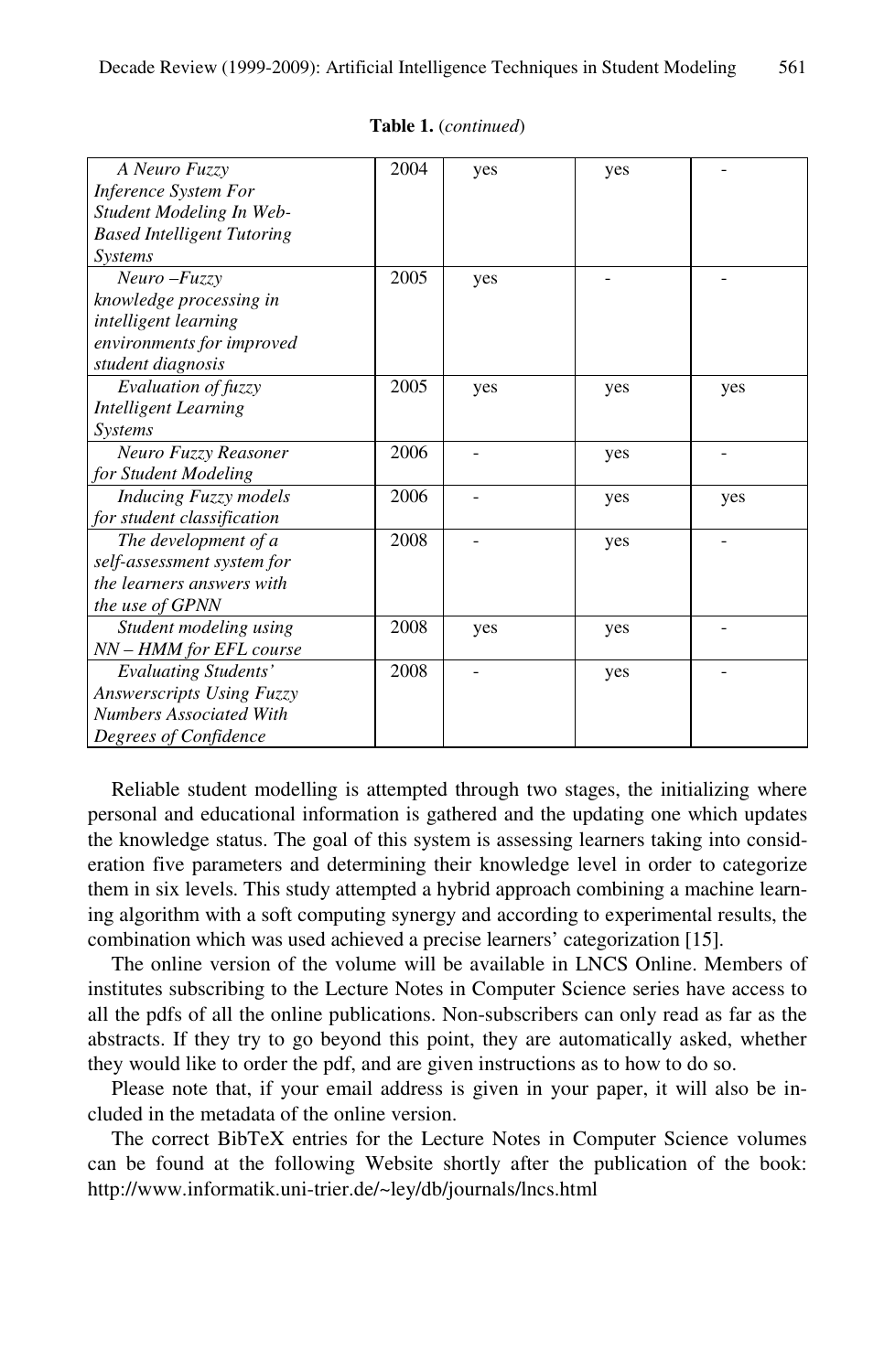## **4 Conclusions**

In order to permit cross referencing within LNCS-Online, and eventually between different publishers and their online databases, LNCS will, from now on, be standardizing the format of the references. This new feature will increase the visibility of publications and facilitate academic research considerably. Please base your references on the examples below. References that don't adhere to this style will be reformatted by Springer. You should therefore check your references thoroughly when you receive the final pdf of your paper. The reference section must be complete. You may not omit references. Instructions as to where to find a fuller version of the references are not permissible.

We only accept references written using the latin alphabet. If the title of the book you are referring to is in Russian or Chinese, then please write (in Russian) or (in Chinese) at the end of the transcript or translation of the title.

The following section shows a sample reference list with entries for journal articles [1], an LNCS chapter [2], a book [3], proceedings without editors [4] and [5], as well as a URL [6]. Please note that proceedings published in LNCS are not cited with their full titles, but with their acronyms!

**Acknowledgments.** The heading should be treated as a  $3<sup>rd</sup>$  level heading and should not be assigned a number.

## **References**

- 1. Vrettaros, J., Pavlopoulos, J., Vouros, G.A., Drigas, A.: The Development of a Selfassessment System for the Learners Answers with the Use of GPNN. In: Lytras, M.D., Carroll, J.M., Damiani, E., Tennyson, R.D. (eds.) WSKS 2008. LNCS (LNAI), vol. 5288, pp. 332–340. Springer, Heidelberg (2008)
- 2. Stathakopoulou, R., Magoulas, G., Grigoriadou, M., Samarakou, M.: Neuro –Fuzzy knowledge processing in intelligent learning environments for improved student diagnosis. Information Sciences 170, 273–307 (2005)
- 3. Kinshuk, A., Nikov, A., Patel, A.: Adaptive Tutoring in Business Education Using Fuzzy Backpropagation Approach. In: Proceedings of the Ninth International Conference on Human-Computer Interaction, pp. 465–468 (2001)
- 4. Grigoriadou, M., Kornilakis, H., Papanikolaou, K., Magoulas, G.: Fuzzy Inference for Student Diagnosis in Adaptive Educational Systems. In: Vlahavas, I.P., Spyropoulos, C.D. (eds.) SETN 2002. LNCS (LNAI), vol. 2308, pp. 191–202. Springer, Heidelberg (2002)
- 5. de Arriaga, F., Arriaga, A., El Alami, M., Laureano-Cruces, A., Ramírez-Rodríguez, J.: Fuzzy Logic Applications To Students' Evaluation in Intelligent Learning Systems. In: En Memorias XVI Congreso Nacional y II Congreso Internacional de Informática y Computación de la ANIEI, Zacatecas, 22-24 de octubre del, vol. I, pp. 161–166 (2003)
- 6. Hui-Yu, W., Shyi-Ming, C.: Evaluating Students' Answerscripts Using Fuzzy Numbers Associated With Degrees of Confidence. IEEE Transactions on Fuzzy Systems 16(2) (April 2008)
- 7. Hwang, G.J.: Development of an intelligent testing and diagnostic system on computer networks. In: Proceedings of the National Science Council of ROC, vol. 9(1), pp. 1–9 (1999)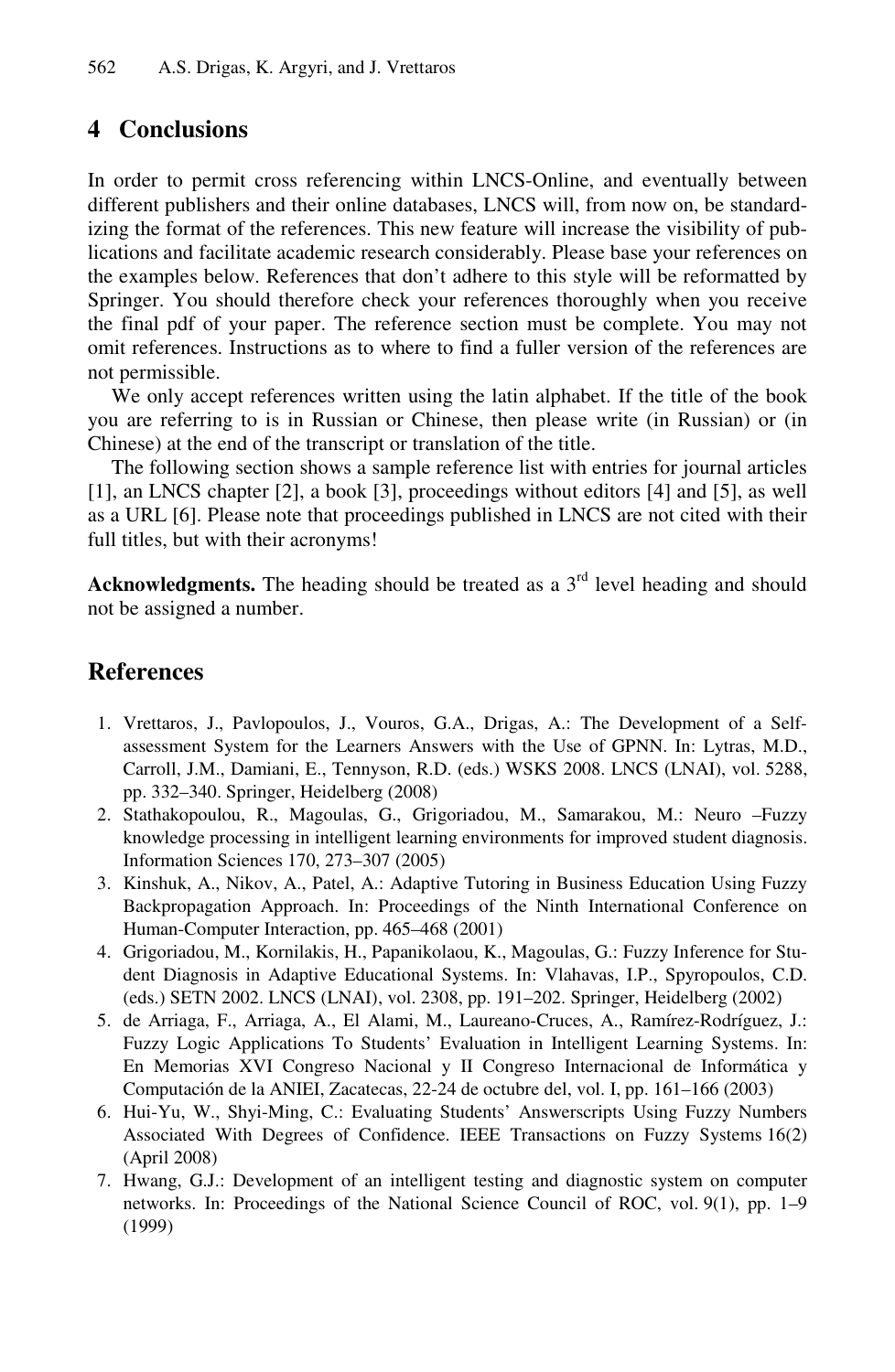- 8. Olds, B., Miller, R., Pavelich, M.: Measuring the Intellectual Development of Engineering Students Using Intelligent Assessment Software. In: Proceedings of the International Conference on Engineering Education, Taipei, Taiwan, August 14-18 (2000)
- 9. Vrettaros, J., Vouros, G., Drigas, A.: Development of a Diagnostic System of Taxonomies Using Fuzzy Logic - Case SOLO (useful for e-learning system). In: Proceedings of 5th WSEAS International Conference on Automation & Information (ICAI 2004), Venice, Italy, November 15-17 (2004); Selected and is included also in WSEAS Transactions on Information Science and Applications 1(6) (December 2004)
- 10. Zadeh, L.A.: Fuzzy Sets. Information and Control, 338–353 (1965)
- 11. Drigas, A.S., Vrettaros, J.: An Intelligent Tool for Building E-Learning Contend-Material Using Natural Language in Digital Libraries. In: Proceedings of WSEAS Int. Conf. on E-AVTIVITIES (E-AVTIVITIES 2004), Rethymno, Crete, Greece, October 24-26 (2004); Selected and is included also in WSEAS Transactions on Information Science and Applications 5(1) (November 2004)
- 12. Weon, S., Kim, J.: Learning achievement evaluation strategy using fuzzy membership function. In: Proceedings of the 31st ASEE/IEEE frontiers in education conference, Reno, NV, vol. 1, pp. 19–24 (2001)
- 13. McAlister, M., Wermter, S.: Rule Generation from Neural Networks for Student Assessment. In: Proceedings of the International Joint Conference on Neural Networks, Washington, USA (July 1999)
- 14. Al-Hammadi, A.S., Milne, R.H.: A Neuro-Fuzzy Classification Approach To the Assessment of Student Performance. In: IEEE International Conference on Fuzzy Systems, July 2004, vol. 2, pp. 837–841 (2004)
- 15. Homsi, M., Lutfi, R., Rosa, M.C., Barakat, G.: Student modeling using NN HMM for EFL course. In: 3rd International Conference on Information and Communication Technologies: From Theory to Applications, ICTTA 2008, April 7-11, pp. 1–6 (2008)
- 16. Shen, R., Tang, Y., Zhang, T.: The Intelligent Assessment System in Web\_based Distance Learning Education. In: 31st ASEE/IEEE Frontiers in Education Conference (2001)
- 17. Othman, M., Ku-Mahamud, K.R., Abu Bakar, A.: Fuzzy evaluation method using fuzzy rule approach in multicriteria analysis. Yugoslav Journal of Operations Research 18(1), 95–107 (2008)
- 18. de Arriaga, F., El Alami, M., Arriaga, A.: Evaluation of Fuzzy Intelligent Learning Systems. In: Méndez-Vilas, A., et al. (eds.) Recent Research Develoments in Learning Technologies, Formatex (2005)
- 19. Kasabov, N.K., Kim, J.S., Gray, A.R., Watts, M.J.: FuNN A Fuzzy Neural Network Architecture for Adaptive Learning and Knowledge Acquisition, Technical Report, Department of Information Science, University of Otago, Dunedin, New Zealand (1997)
- 20. Nykänen, O.: Inducing Fuzzy Models for Student Classification. Educational Technology & Society 9(2), 223–234 (2006)
- 21. Frias-Martinez, E., Magoulas, G.D., Chen, S.Y., Macredie, R.D.: Modeling Human Behavior in User-Adaptive Systems: Recent Advances Using Soft Computing Technique. Expert Systems with Applications 29(2) (2005)
- 22. Lane, H.C.: Intelligent Tutoring Systems: Prospects for Guided Practice and Efficient Learning. Whitepaper for the Army's Science of Learning Workshop, Hampton, VA, August 1-3 (2006)
- 23. Brusilovsky, P., Peylo, C.: Adaptive and Intelligent Web Based Educational Systems. International Journal of Artificial Intelligence in Education 13, 156–169 (2003)